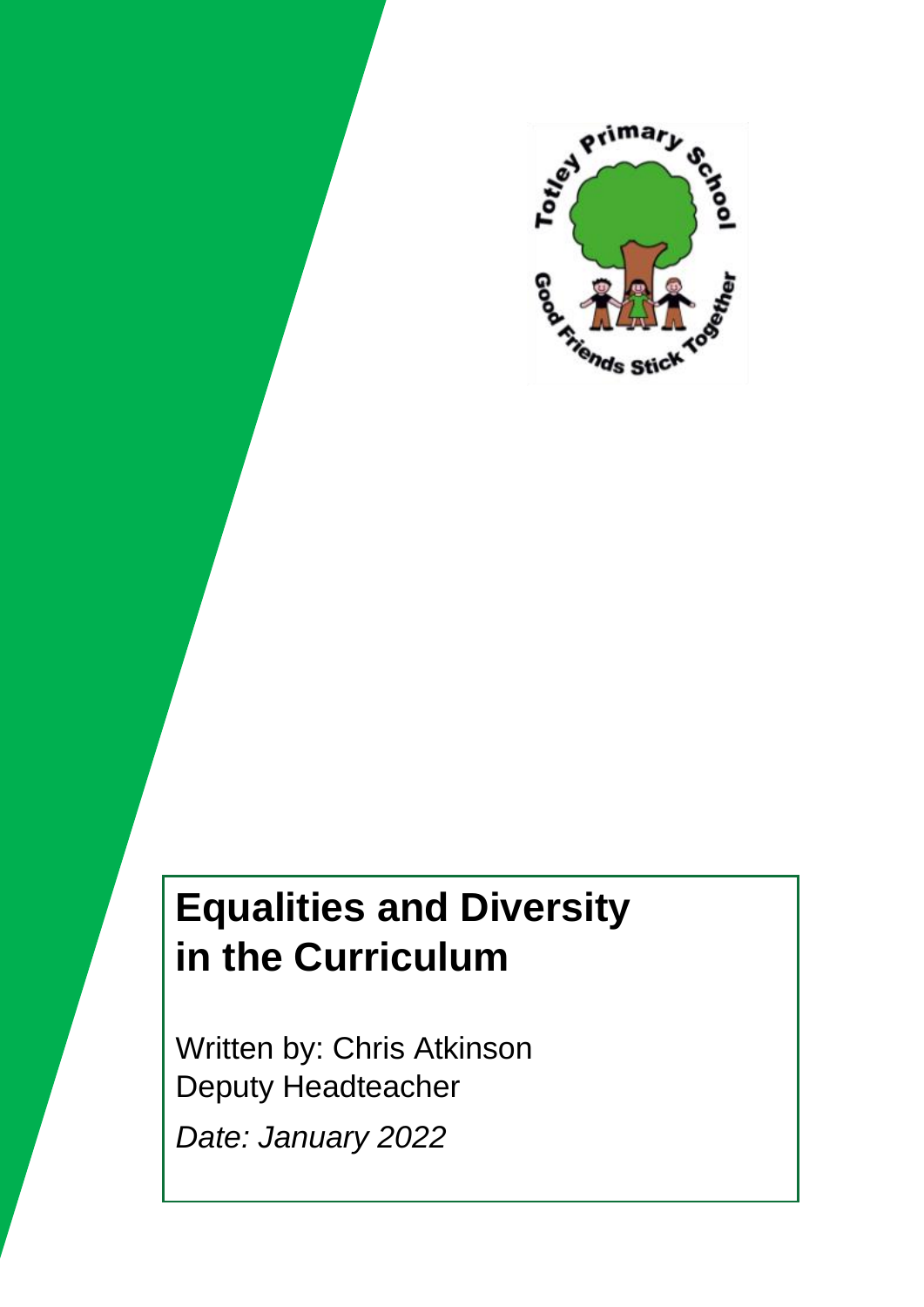### **Equalities and Diversity in the Curriculum**

Our curriculum 'year' is divided into three cycles which builds pupil knowledge of the world.

#### Our curriculum is built around **The Equalities Act of 2010** and the **Protected Characteristics**.

| Gender                 | Race                         | <b>Disability</b>                    |
|------------------------|------------------------------|--------------------------------------|
| Maternity              | Sexual<br><b>Orientation</b> | <b>Faith and</b><br>Religion         |
| Gender<br>reassignment | Aqe                          | Marriage and<br>Civil<br>Partnership |

#### **The Protected Characteristics**

The protected characteristics are **deliberately and specifically planned** into the whole school curriculum and **taught** through significant people and events in history – people who have faced barriers or discrimination because of their differences, and how they were able to overcome those barriers. We also use the power of storytelling to explore each protected characteristic in each year group. Each class have a collection of stories that exemplify each protected characteristic. The progression of storytelling can be found [here.](https://www.totley.sheffield.sch.uk/attachments/download.asp?file=123&type=pdf)

There are opportunities for pupils to reflect, discuss and give their own views on attitudes towards the protected characteristics in the past and how these might be similar or different from attitudes that exist today.

- Every classroom has a display of the protected characteristics. Through the taught curriculum, each protected characteristic is taught. For example, in Year 2, children learn about Walter Tull on Remembrance Day and make links to race by reflecting on Tull's experience.. In Year 6, children read Wonder by RJ Palacio, exploring the experience of people living with disabilities, as inspiration to create a 'Choose Kind' campaign: members of the pupil sign up and pledge to Choose Kind.
- **Further examples from across the curriculum in each year group can be found below. This is not an exhaustive list. Teachers capitalize on any appropriate opportunity to explore the protected characteristics, such as when children watch Newsround, during story time or matters/questions raised by children.**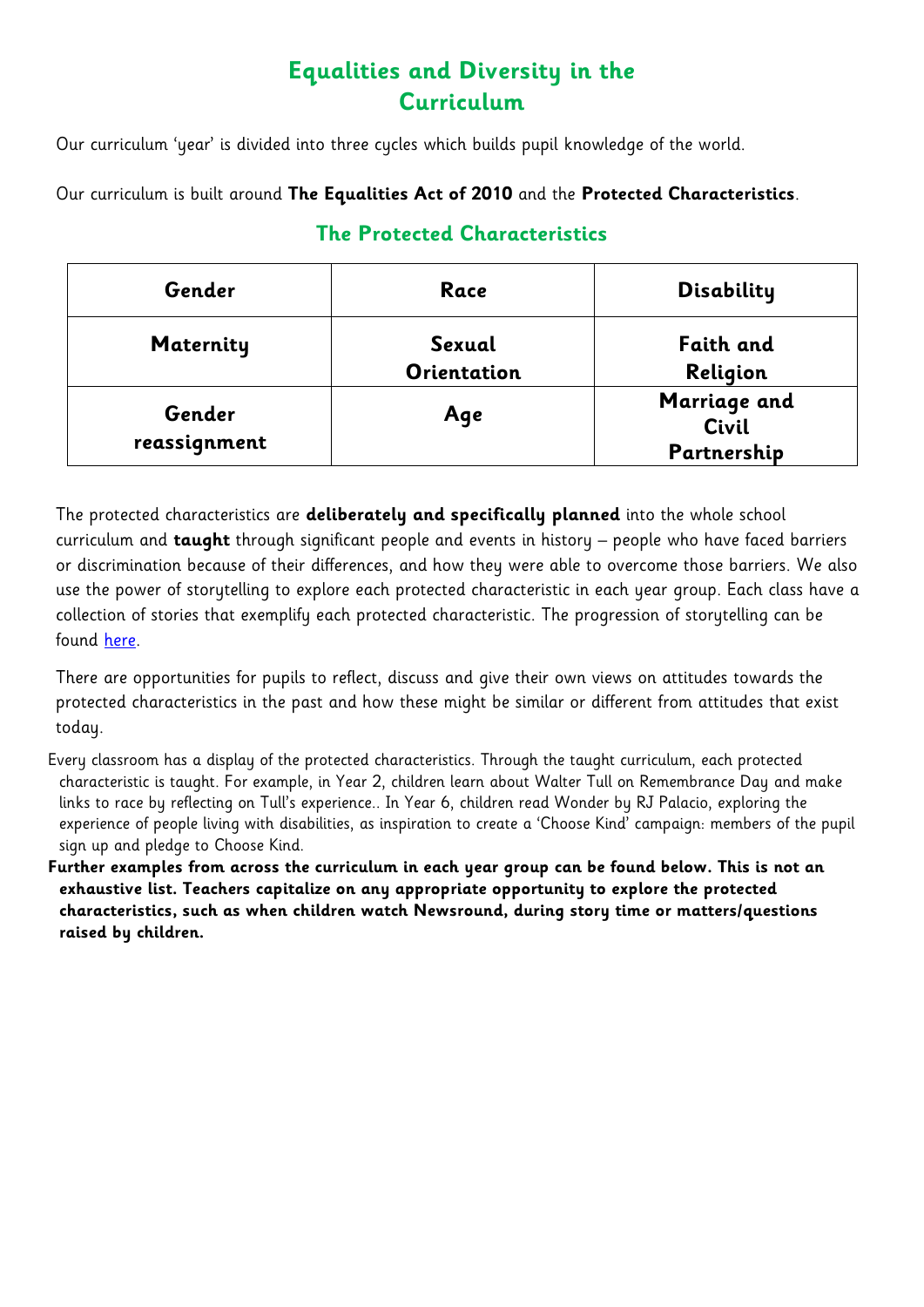## **The Protected Characteristics and where they appear in the Curriculum**

| Year            | Protected Characteristics in the curriculum                                                                                                                                                                                                                                                                                                                                                                                                                            |
|-----------------|------------------------------------------------------------------------------------------------------------------------------------------------------------------------------------------------------------------------------------------------------------------------------------------------------------------------------------------------------------------------------------------------------------------------------------------------------------------------|
| FS <sub>2</sub> | <b>Autumn 1:</b> Who I am? What is special to me? Getting to know one<br><b>Gender</b><br>another and know our likes/ dislikes/ hobbies and interests. Accepting all and<br>celebrating individuality. Totley Together time: What is special to me? What am<br>I good at? What do I enjoy doing or playing with? Storytime: Pink is for Boys, by<br>Robb Pearlman. Julian is a Mermaid, by Jessica Love. The Girls, by Lauren Ace                                      |
|                 | <b>Totley Together time:</b> Are we all the same/ different? How are we<br>Race<br>different and unique? Storytime: Amazing Grace, by Mary Hoffman. Sulwe, by<br>Lupita Nygong'o. Elmer, by David McKee                                                                                                                                                                                                                                                                |
|                 | <b>Disability</b> Can you see every disability?' Children survey school who lives with a<br>disability and if it is visible or not, with a corridor display to showcase results.<br>What is the same and what is different about each of us? Storytime: Having a<br>Disability, by Junstina Chen Hedley. Athlete visit. Visits from parents/ people in<br>the community who live with a disability.                                                                    |
|                 | Maternity Autumn 1: Are all of our families the same? What words do I use in<br>my family? Looking at photos of our different family set ups. Storytime: The<br>Family Book, by Todd Parr. Mummy, mama and me, by Leslie Newman. The<br>Great Big Book of Families, And Tango Makes Three, by Justin Richardson.                                                                                                                                                       |
|                 | <b>Sexual Orientation</b> Storytime: The Girls, by Lauren Ace. Julian is a Mermaid,<br>by Jessica Love                                                                                                                                                                                                                                                                                                                                                                 |
|                 | Faith and Religion What does it mean to be Hindu, Muslim, Christian or Jewish?<br>What is a wedding? How do different families celebrate? How do people<br>celebrate in different countries? How do Hindus, Jews, Christians and Jews<br>celebrate? Hats of Faith, by Medeia Cohan. Who am I? - Children given<br>opportunities to share their own families' faith/religion. Parents/carer/people of<br>particular faith to visit to discuss religion and way of life. |
|                 | Gender reassignment Jamie Olly Pike (access on YouTube) - What made<br>Jamie the happiest? Discussions around what makes us happy and why it's<br>important to do what you enjoy and what makes you happy.                                                                                                                                                                                                                                                             |
|                 | Age Discussions around how we have changed since we were a baby, how<br>have we changed over the course of the year? What is happening to our bodies?<br>Looking at photographs of teachers/ family members as children - how have they<br>changed? Storytime: Meena, by Sine van Mol                                                                                                                                                                                  |
|                 | Marriage and Civil Partnership Story time: Mummy, mama and me, by Leslie<br>Newman. The Girls, by Lauren Ace                                                                                                                                                                                                                                                                                                                                                           |
|                 | Story Time, Science - body parts and identity 'How are boys and girls<br><b>Gender</b><br>different?'. PSHE - how do we keep our bodies safe and show respect to others<br>bodies? (The Pants Talk).                                                                                                                                                                                                                                                                   |
| 1               | Race Story Time: Rainbow Fish, Elmer, My Khimar, Vinny's Diwali, My World<br>Your World, My Brown Skin.                                                                                                                                                                                                                                                                                                                                                                |
|                 | <b>Disability Story Time (Don't Call Me Special) Athlete Visit</b>                                                                                                                                                                                                                                                                                                                                                                                                     |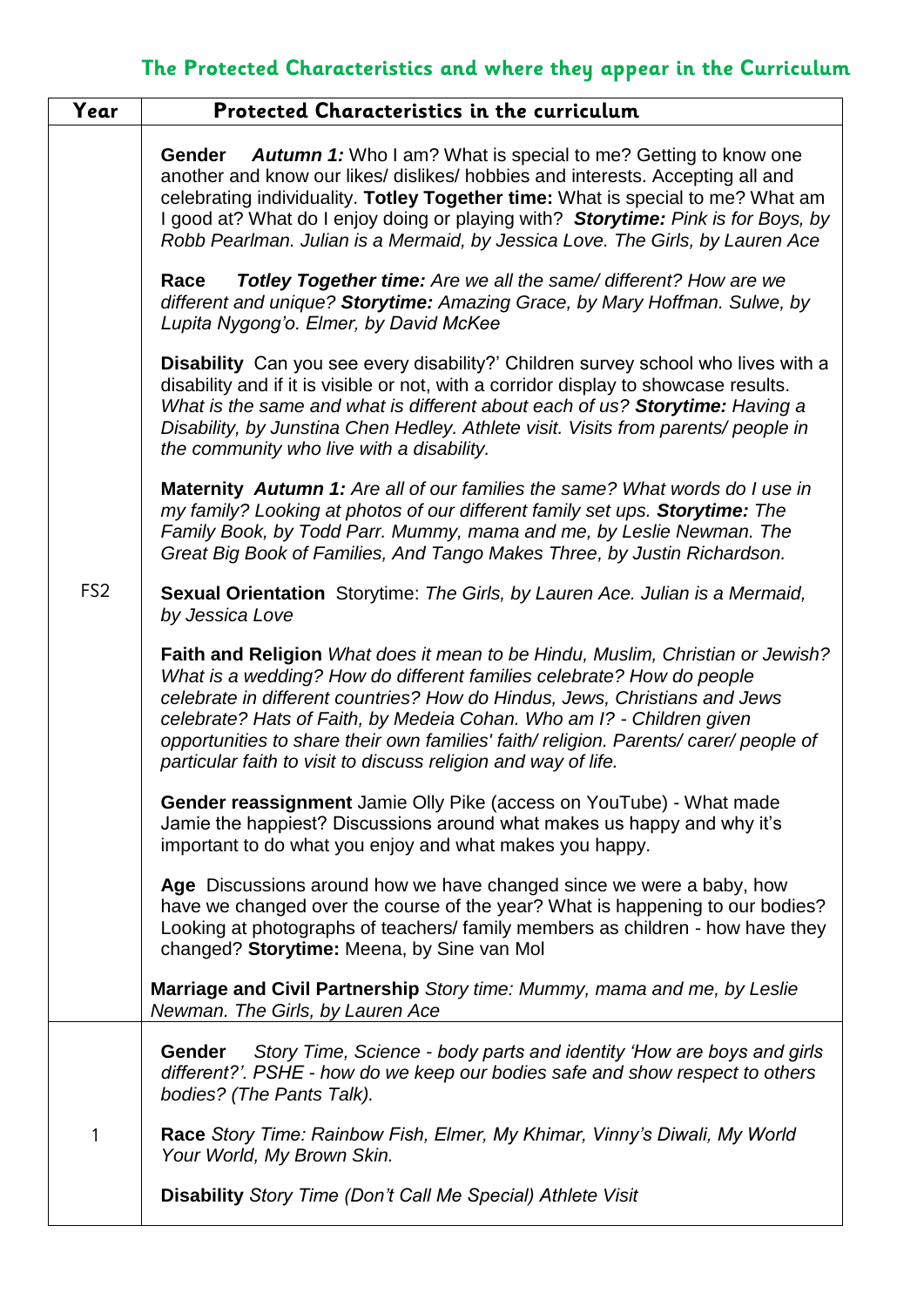|                | Science - What are the 5 senses - how do they help us to interpret the world?<br>What happens if 1 of our senses doesn't work?                                                                                                                                                                                                                                                                                                              |
|----------------|---------------------------------------------------------------------------------------------------------------------------------------------------------------------------------------------------------------------------------------------------------------------------------------------------------------------------------------------------------------------------------------------------------------------------------------------|
|                | Music - sign language to match with songs.                                                                                                                                                                                                                                                                                                                                                                                                  |
|                | Maternity Are all families the same? Story Time: Mummy, Mama and Me                                                                                                                                                                                                                                                                                                                                                                         |
|                | <b>Sexual Orientation</b> Are all families the same? Story Time: William's Doll and<br>My Princess Boy                                                                                                                                                                                                                                                                                                                                      |
|                | Faith and Religion What makes a religion special? How do Christians and<br>Hindus celebrate as a family? How do Christians and Hindus celebrate around<br>the world? Stories of Jesus. How do different Christians and Hindu's celebrate a<br>wedding?                                                                                                                                                                                      |
|                | Easter & Christmas Story                                                                                                                                                                                                                                                                                                                                                                                                                    |
|                | Church visit                                                                                                                                                                                                                                                                                                                                                                                                                                |
|                | What communities do I belong to?                                                                                                                                                                                                                                                                                                                                                                                                            |
|                | Gender reassignment Story Time: My Princess Boy, by Cheryl Kilodavis                                                                                                                                                                                                                                                                                                                                                                        |
|                | Age How will my body change as I grow up? Story Time: My Grandpa is<br>Amazing, Age On Together and When I was Young                                                                                                                                                                                                                                                                                                                        |
|                | Marriage and Civil Partnership Story Time: Donovan's Big Day, Mummy,<br>Mama and Me                                                                                                                                                                                                                                                                                                                                                         |
|                | <b>Gender</b><br>Story Time: I am Jazz, by Jazz jennings.                                                                                                                                                                                                                                                                                                                                                                                   |
|                | Race Children learn about Walter Tull in history, the first black officer to lead<br>white troops into battle. Story Time: When We Say Black Lives Matter, by Maxine<br>Clarke.                                                                                                                                                                                                                                                             |
|                | <b>Disability Story Time: Just Ask by Sonia Sotomayor.</b>                                                                                                                                                                                                                                                                                                                                                                                  |
|                | <b>Sexual Orientation</b> Story Time: This Day In June, by Gayle Pitman                                                                                                                                                                                                                                                                                                                                                                     |
| $\overline{2}$ | Faith and Religion What makes a religion special? How do Jews and Muslims<br>celebrate as a family? How do Jews and Muslims celebrate around the world?                                                                                                                                                                                                                                                                                     |
|                | Gender reassignment Story Time: Phoenix Goes to School, by Michelle Finch                                                                                                                                                                                                                                                                                                                                                                   |
|                | Age Story Time: Miz Berlin Walks, by Jane Yolen                                                                                                                                                                                                                                                                                                                                                                                             |
|                | Marriage and Civil Partnership Story Time: Stella Brings the Family, by<br>Miriam Schiffer.                                                                                                                                                                                                                                                                                                                                                 |
| 3              | Gender is a key theme in the history learning journeys as we look at<br><b>Gender</b><br>the daily life of children and compare the roles men and women had. Children<br>compare to gender equality in modern day Britain. We are reading The Firework<br>Maker's Daughter at the moment and having discussions about Lila, as she<br>wants to break tradition and become a firework maker but her father thinks she<br>should get married. |
|                | Race We regularly read short stories carefully chosen from 'Little Leaders:<br>Exceptional Men in Black History.' When learning about Roman emperors,<br>children learn about Septimius Severus and compare the fact that while the                                                                                                                                                                                                         |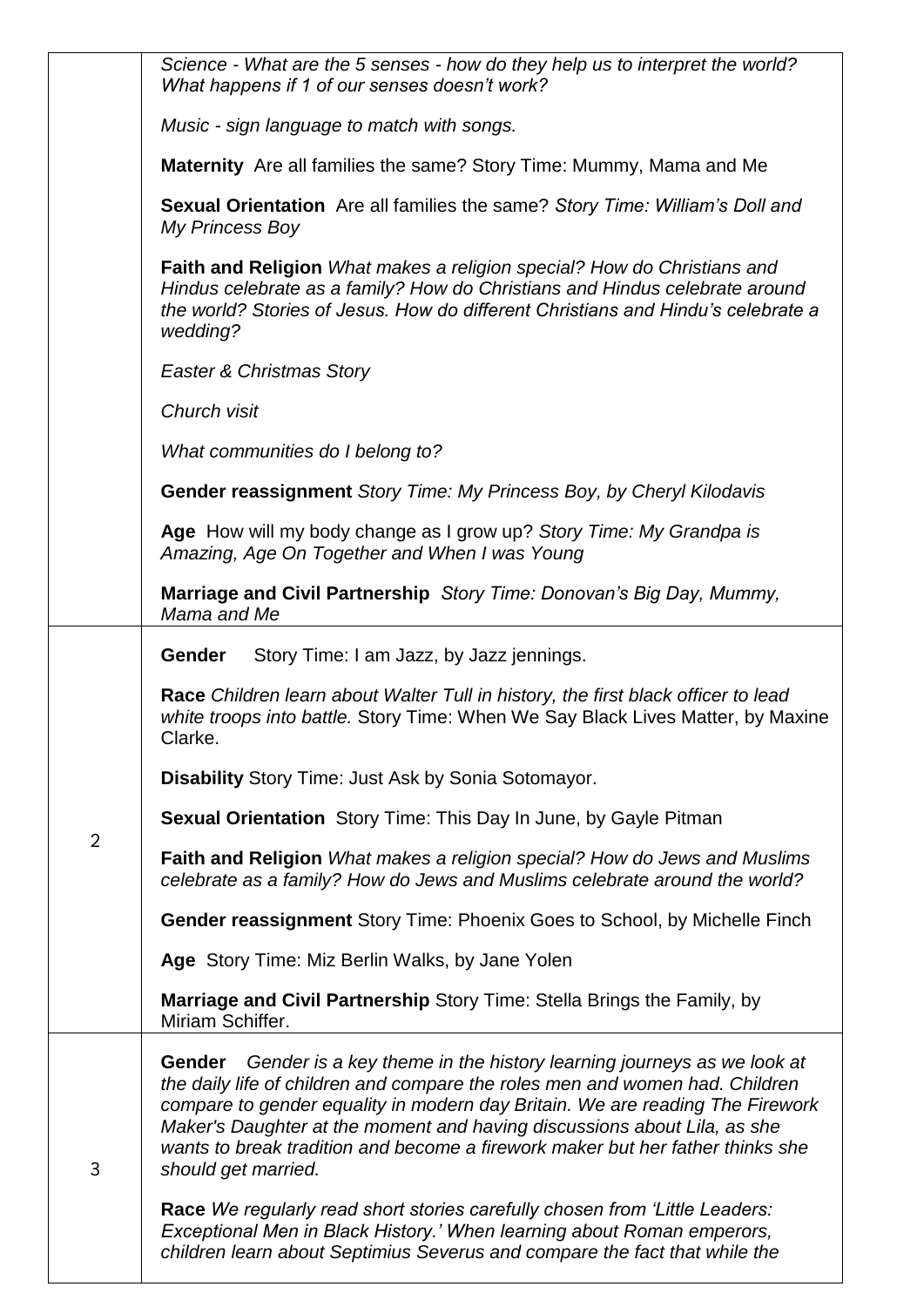*Roman Empire had a black emperor, the UK is yet to have a black Prime Minister.*

**Disability** *We had a visit from a Paralympic Gold Medalist from the GB Wheelchair basketball team. We recently read, "I Talk Like a River" by Jordan Scott and Sydney Smith about a little boy learning to understand his stammer. Children read Six Dots as a way to explore*

**Maternity** *In our Personal Development lessons on consent, we answer questions about periods and pregnancy, and also talked about how it is absolutely acceptable NOT to have a baby.*

**Sexual Orientation** *In Personal Development lessons, we read stories like Prince and the Frog and in a recent lesson about consent, we were discussing that with newer developments with science and changing attitudes, same-sex couples can have a babies and families. Children learn about the impact Hadrian had on Britain and compare the fact that while Hadrian was an openly gay emperor, Britain is yet to have an openly gay Prime Minister.*

**Faith and Religion** *What can we learn from religious stories? Where, how and why do people pray in Sheffield? What can we learn from great leaders and inspiring examples in today's world?*

**Gender reassignment** On Transgender Visibility Day, children learn about Christine Jorgensen, Lavern Cox, Jazz Jennings, Geena Rocero, Alex Bertie and Chris Mosier. Children vote for who they believe to be the greatest Transgender Trailblazer.

**Gender** *Gender is a theme in the Anglo Saxons learning journey in history when understanding Anglo Saxon society. Children reflect on the equality and inequality in Anglo Saxon society and compare this to Roman and modern day British society.*

**Race** When answering the question '*What image do we have of the Vikings and is it fair?'* as historians, children reflect on the impression we have of other immigrants to the UK in the present day and how that may be unfair.

**Disability** Personal development: Emmanuel's Dream by Laurie Ann Thompson and Sean Qualls

4 **Sexual Orientation** Personal development: King and King by Linda de Haan & Stern Nijland

**Faith and Religion** *How did religions begin? How did the Church of England begin? How do people express their religion on pilgrimages?*

**Gender reassignment** On Transgender Visibility Day, children learn about Christine Jorgensen, Lavern Cox, Jazz Jennings, Geena Rocero, Alex Bertie and Chris Mosier. Children vote for who they believe to be the greatest Transgender Trailblazer.

**Marriage and Civil Partnership** Personal development: King and King by Linda de Haan & Stern Nijland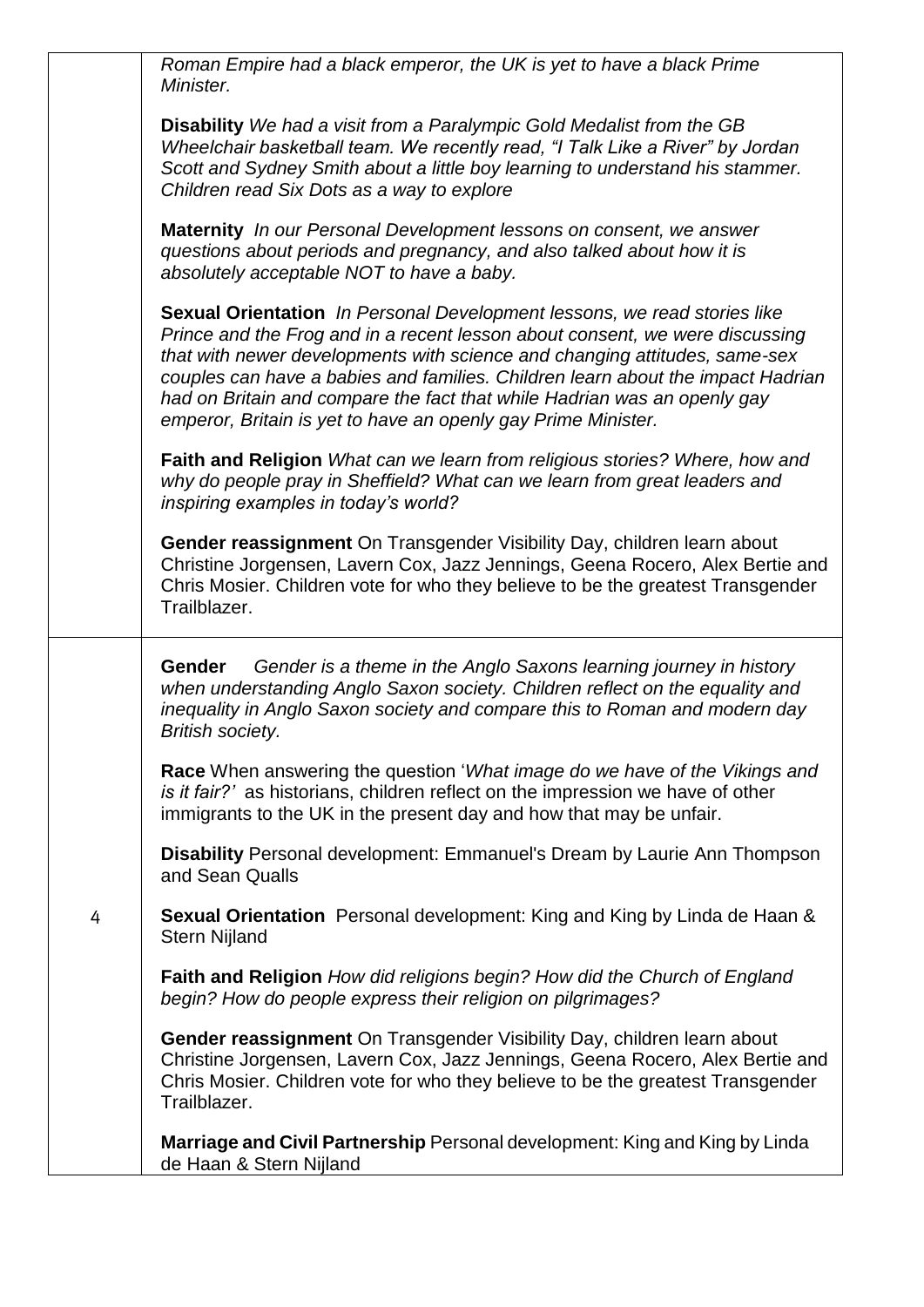|   | When learning how laws are made in History, children compare how<br><b>Gender</b><br>the devolved nations approached gender equality.                                                                                                                                                                                                                                       |
|---|-----------------------------------------------------------------------------------------------------------------------------------------------------------------------------------------------------------------------------------------------------------------------------------------------------------------------------------------------------------------------------|
|   | <b>Race Story Time: Noughts and Crosses, by Malorie Blackman</b>                                                                                                                                                                                                                                                                                                            |
| 5 | Disability When learning 'What makes the UK unique?', children examin UK<br>disability equality laws and compare these with less progressive nations around<br>the world.                                                                                                                                                                                                   |
|   | <b>Maternity</b> Children meet and interview new parents about the responsibility and<br>choices as a parent, including same sex parents. Story Time: And Tango Makes<br>Three.                                                                                                                                                                                             |
|   | <b>Sexual Orientation</b> When learning about 'How was society changed in the<br>twentieth century in History, children examin laws that made it illegal to<br>discriminate against a person because of their race or gender in the 1965 and<br>1975 Acts respectively.                                                                                                     |
|   | <b>Faith and Religion</b> What do sacred texts say about the origins of life? Are there<br>any expectations of people following a religion or belief? What do different<br>religions think about life after death?                                                                                                                                                          |
|   | Gender reassignment On Transgender Visibility Day, children learn about<br>Christine Jorgensen, Lavern Cox, Jazz Jennings, Geena Rocero, Alex Bertie and<br>Chris Mosier. Children vote for who they believe to be the greatest Transgender<br>Trailblazer.                                                                                                                 |
|   | Age Story Time: 1,000 Year Old Boy                                                                                                                                                                                                                                                                                                                                          |
|   | Marriage and Civil Partnership Children learn how the devolved nations<br>approached legalising same sex marriage as a case study on the different<br>ways laws can be made (refurendum in Ireland, Parliament in the UK).                                                                                                                                                  |
| 6 | Reference to Mary Anning not getting the recognition and respect a<br>Gender<br>male scientist would likely receive when she discovered never before seen<br>fossils.                                                                                                                                                                                                       |
|   | Race Poetry - Equality - We Refugees - Caged Bird - Still, I Rise with contextual<br>information about the poets                                                                                                                                                                                                                                                            |
|   | <b>Disability</b> Text - Wonder about a boy with a facial deformity. English leaflets<br>about bullying and discrimination.                                                                                                                                                                                                                                                 |
|   | <b>Maternity</b> Children meet and interview parents who used IVF in order to have<br>children. In Personal Development, children learn to answer the question Why is<br>having a baby known as a 'responsibility'?                                                                                                                                                         |
|   | <b>Sexual Orientation</b> How can we make Sheffield a city of tolerance and respect?                                                                                                                                                                                                                                                                                        |
|   | Faith and Religion How do people's beliefs shape their lives? What<br>contributions do religions make to local life in Sheffield/How do religions and<br>beliefs respond to the importance of the environment? Story Time: Letters from<br>the Lighthouse (Jewish discrimination). Children learn about discrimination and<br>the Holocaust in 1930s and 1940s Nazi Europe. |
|   | Gender reassignment On Transgender Visibility Day, children learn about<br>Christine Jorgensen, Lavern Cox, Jazz Jennings, Geena Rocero, Alex Bertie and                                                                                                                                                                                                                    |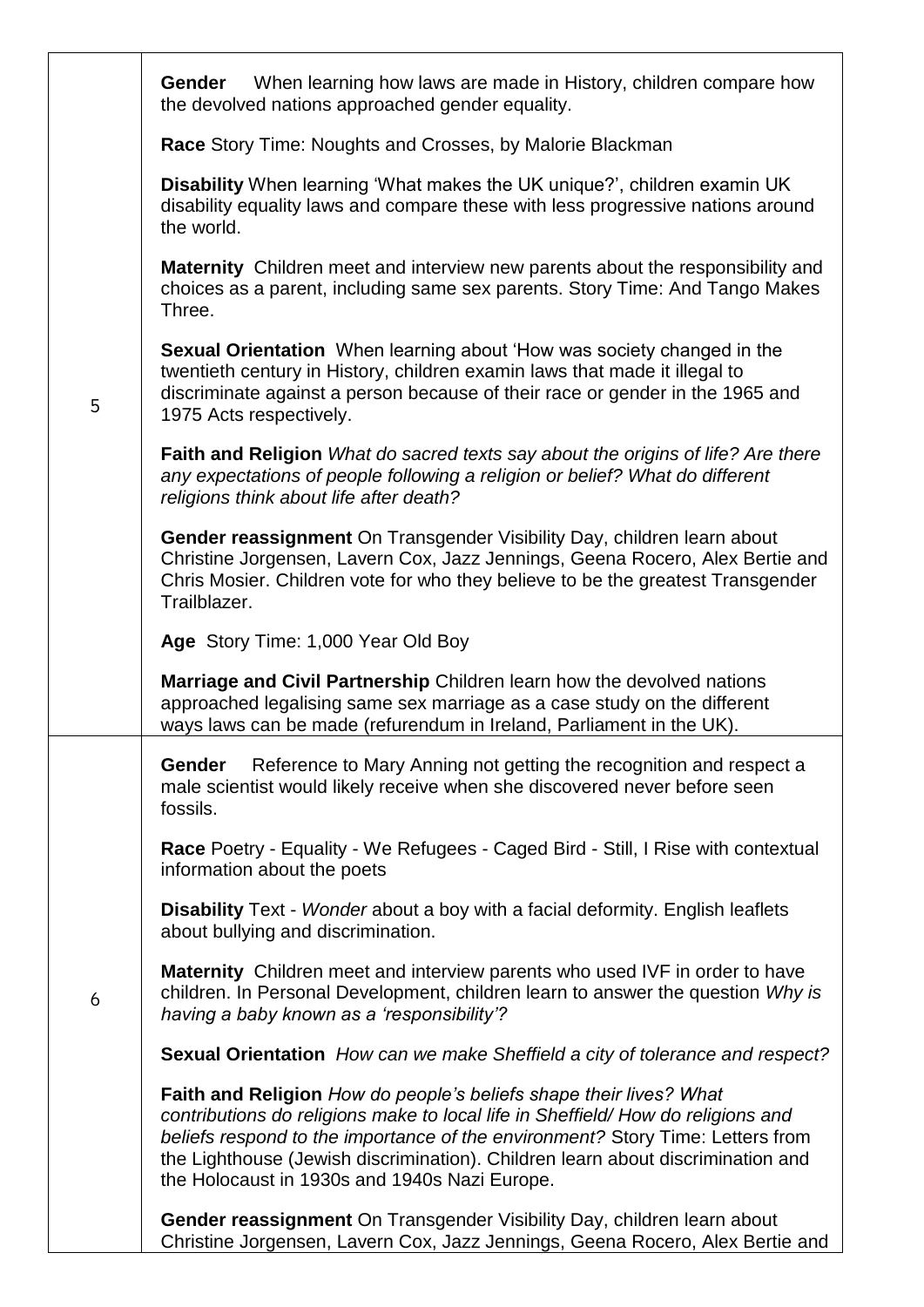| Chris Mosier. Children vote for who they believe to be the greatest Transgender<br>Trailblazer. |  |  |  |  |
|-------------------------------------------------------------------------------------------------|--|--|--|--|
|                                                                                                 |  |  |  |  |
|                                                                                                 |  |  |  |  |
|                                                                                                 |  |  |  |  |
|                                                                                                 |  |  |  |  |
|                                                                                                 |  |  |  |  |